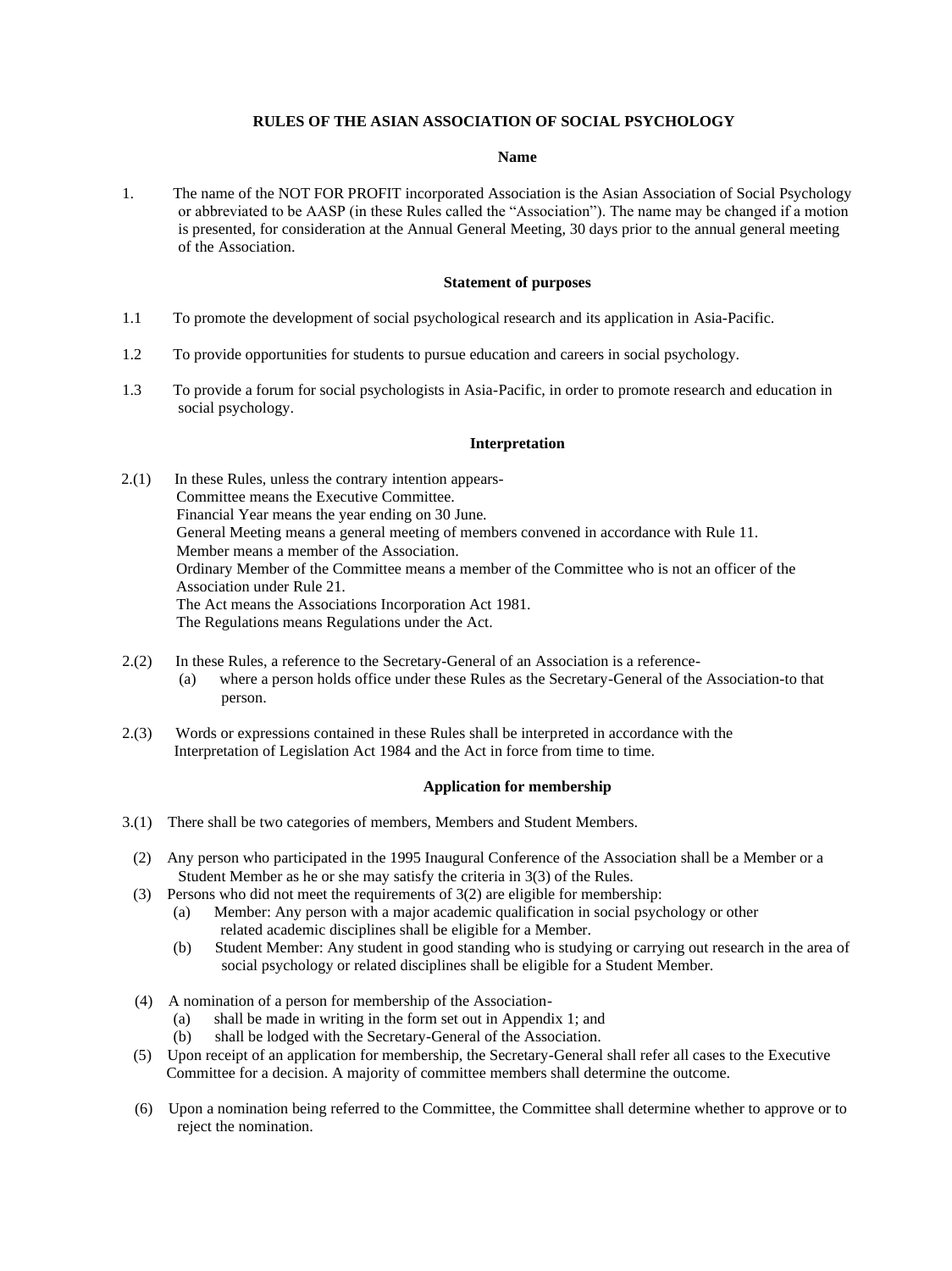- (7) Upon a nomination being approved by the Committee, the Secretary-General shall, with as little delay as possible, notify the nominee in writing of the approval for membership of the Association and request payment within the period of 28 days after receipt of the notification of the sum payable under these Rules as the first year's annual subscription.
- (8) The Secretary shall, upon payment of the amounts referred to in sub-clause (6) within the period referred to in that sub-clause, enter the nominee's name in the register of members and, upon the name being so entered, the nominee becomes a member of the Association.
- (9) A right, privilege, or obligation of a person by reason of membership of the Association-
	- (a) is not capable of being transferred or transmitted to another person; and
	- (b) terminates upon cessation of membership whether by death or resignation or otherwise.

## **Entrance fee and annual subscription**

- 4.(1) There is no entrance fee.
	- (2) The annual subscription is determined at a General Meeting, and is payable in advance on or before July 1 each year. Payment for part-year subscription is the same as for the full year.

## **Register of members**

5. The Secretary-General shall keep and maintain a register of members in which shall be entered the full name, address and date of entry of the name of each member and the register shall be available for inspection and copying by members upon request.

## **Registration and expulsion of member**

- 6.(1) A member of the Association who has paid all moneys due and payable by the member to the Association may resign from the Association by first giving one month notice in writing to the Secretary-General of his or her intention to resign and upon the expiration of that period of notice, the member ceases to be a member.
	- (2) Upon the expiration of a notice given under sub-clause (1), the Secretary-General shall make in the register of members an entry recording the date on which the member by whom the notice was given, ceased to be a member.
	- (3) A member of the Association who has failed to pay subscription for two consecutive years is considered to be resigned from the Association, and the member ceases to be a member at the end of the financial year in which the two year period ended.
- 7.(1) Subject to these Rules, the Committee may by resolution-
	- (a) expel a member from the Association; or
	- (b) suspend a member from membership of the Association for a specified period.
	- (c) if the Committee is of the opinion that the member-
	- (d) has refused or neglected to comply with these Rules; or
	- (e) has been guilty of conduct unbecoming a member or prejudicial to the interests of the Association.
	- (2) A resolution of the Committee under sub-clause (1)-
		- (a) does not take effect unless the Committee, at a meeting held not earlier than 14 and not later than 28 days after the service on the member of a notice under sub-clause (3) confirms the resolution in accordance with this clause; and
		- (b) where the member exercises a right of appeal to the Association under this clause, does not take effect unless the Association confirms the resolution in accordance with this clause.
	- (3) If the Committee passes a resolution under sub-clause (1), the Secretary shall, as soon as practicable, cause to be served on the member a notice in writing-
		- (a) setting out the resolution of the Committee and the grounds on which it is based;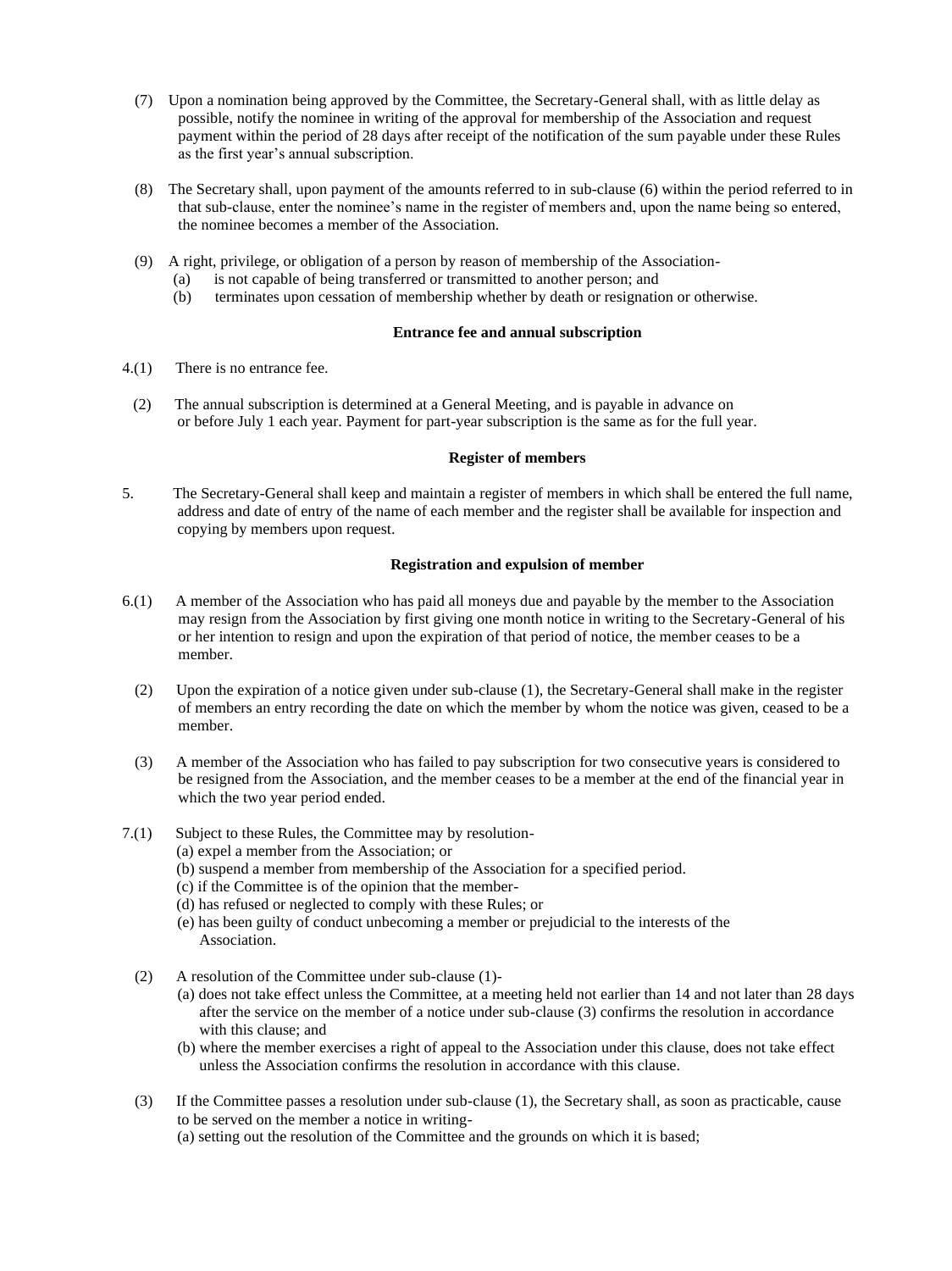- (b) stating that the member may address the Committee at a meeting to be held not earlier than 14 and not less than 28 days after service of the notice;
- (c) stating the date, place and time of that meeting;
- (d) informing the member that he or she may do one or more of the following:
- (i) Attend the meeting;
- (ii) Give the Committee before the date of that meeting a written statement seeking the revocation of the resolution; and
- (iii) Not later than 24 hours before the date of that meeting lodge with the Secretary- General a notice to the effect that he or she wishes to appeal to the Association in general meeting against the resolution.
- (4) At a meeting of the Committee held in accordance with sub-clause (2), the Committee-
	- (a) shall give to the member an opportunity to be heard; (b) shall give due consideration to any written statement submitted by the member; and
	- (c) shall by resolution determine whether to confirm or to revoke the resolution.
- (5) If the Secretary-General receives a notice under sub-clause (3), he or she shall notify the Committee and the Committee shall convene a general meeting of the Association to be held within twenty-one days after the date on which the Secretary received the notice.
- (6) At a general meeting of the Association convened under sub-clause (5)-
	- (a) no business other than the question of the appeal shall be transacted;
	- (b) the Committee may place before the meeting details of the grounds for the resolution and the reasons for the passing of the resolution;
	- (c) the member shall be given an opportunity to be heard; and
	- (d) the members present shall vote by secret ballot on the question whether the resolution should be confirmed or revoked.
- (7) If at the general meeting-
	- (a) two-thirds of the members vote in person or by proxy in favour of the confirmation of the resolution, the resolution is confirmed; and
	- (b) in any other case, the resolution is revoked.

## **Annual general meeting**

- 8.(1) The Association shall in each calendar year convene an annual general meeting of its members.
	- (2) The annual general meeting shall be held on such day as the Committee determines.
	- (3) The annual general meeting shall be specified as such in the notice convening it.
	- (4) The ordinary business of the annual general meeting shall be-
		- (a) to confirm the minutes of the last preceding annual general meeting and of any general meeting held since that meeting;
		- (b) to receive from the Committee reports upon the transactions of the Association during the last preceding financial year;
		- (c) to elect officers of the Association and the ordinary members of the Committee; and
		- (d) to receive and consider the statement submitted by the Association in accordance with section 30(3) of the Act (a standard accounting statement).
	- (5) The annual general meeting may transact special business of which notice is given in accordance with these Rules.
	- (6) The annual general meeting shall be in addition to any other general meetings that my be held in the same year.

## **Special general meeting**

9. All general meetings other than the annual general meeting shall be called special general meetings.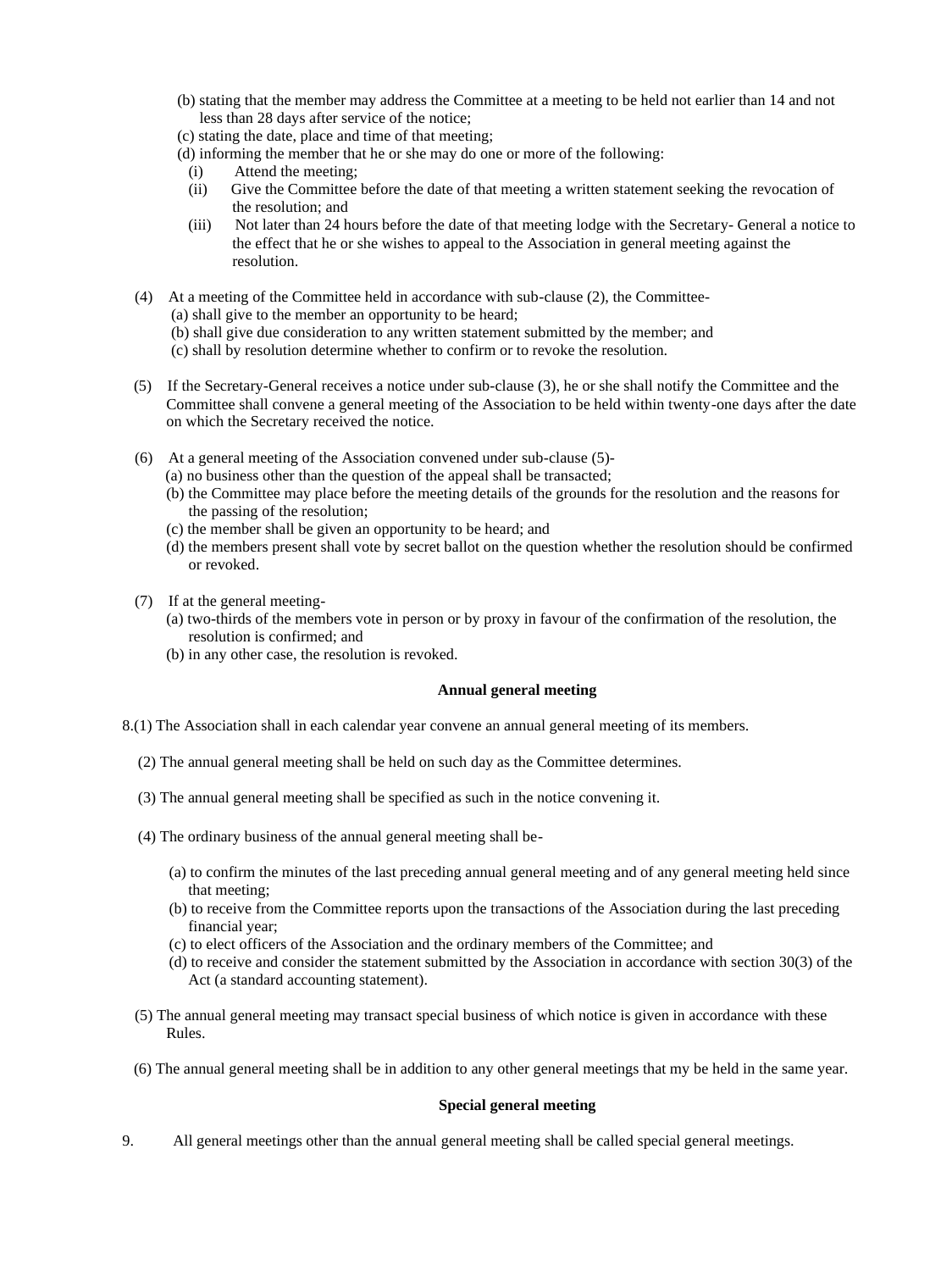- 10.(1) The Committee may, whenever it thinks fit, convene a special general meeting of the Association and, where, but for the sub-clause, more than fifteen months would elapse between annual general meetings, shall convene a special general meeting before the expiration of that period.
	- (2) The Committee shall, on the requisition in writing of members representing not less than 5 per cent of the total number of members, convene a special general meeting of the Association.
	- (3) The requisition for a special general meeting shall state the objects of the meeting and shall be signed by the members making the requisition and be sent to the address of the Secretary-General and may consist of several documents in a like form, each signed by one or more of the members making the requisition.
	- (4) If the Committee does not cause a special general meeting to be held with the month after the date on which the requisition is sent to the address of the Secretary-General, the members making the requisition, or any of them, may convene a special general meeting to be held not later than three months after that date.
	- (5) A special general meeting convened by members in pursuance of these Rules shall be convened in the same manner as nearly as possible as that in which those meetings are convened by the Committee and, all reasonable expenses incurred in convening the meeting shall be refunded by the Association to the persons incurring the expenses.

## **Notice of meeting**

- 11.(1) The Secretary-General of the Association shall, at least 14 days before the date fixed for holding a general meeting of the Association, cause to be sent to each member of the Association at the address appearing in the register of members, a notice by pre-paid post stating the place, date and time of the meeting and the nature of the business to be transacted at the meeting.
	- (2) At the beginning of the general meeting of the Society, a member may add a matter of business to the agenda, for consideration by members present. Items added under Rule 11.(2) may not concern changes to the Rules of the Society.
	- (3) A member desiring to bring any business before a meeting may give notice of that business in writing to the Secretary-General, who shall include that business in the notice calling the next general meeting after the receipt of the notice.

#### **Proceedings at meetings**

- 12.(1) All business that is transacted at a special general meeting and all business that is transacted at the annual general meeting with the exception of that specially referred to in these Rules as being the ordinary business of the annual general meeting shall be deemed to be special business.
	- (2) No item of business shall be transacted at a general meeting unless a quorum of members entitled under these Rules to vote is present during the time when the meeting is considering that item.
	- (3) Five members personally present (being members entitled under these Rules to vote at a general meeting) constitute a quorum for the transaction of the business of a general meeting.
	- (4) If within half an hour after the appointed time for the commencement of a general meeting, a quorum is not present, the meeting if convened upon the requisition of members shall be dissolved and in any other case, shall stand adjourned to the same day in the next week at the same time and (unless another place is specified by the Chairperson at the time of the adjournment or by written notice to members given before the day to which the meeting is adjourned) at the same place and if at the adjourned meeting the quorum is not present within half an hour after the time appointed for commencement of the meeting, the members present (being not less than 3) shall be a quorum.
- 13.(1) The President, or in the Past-president's absence, the Vice-president, shall preside as Chairperson at each general meeting of the Society.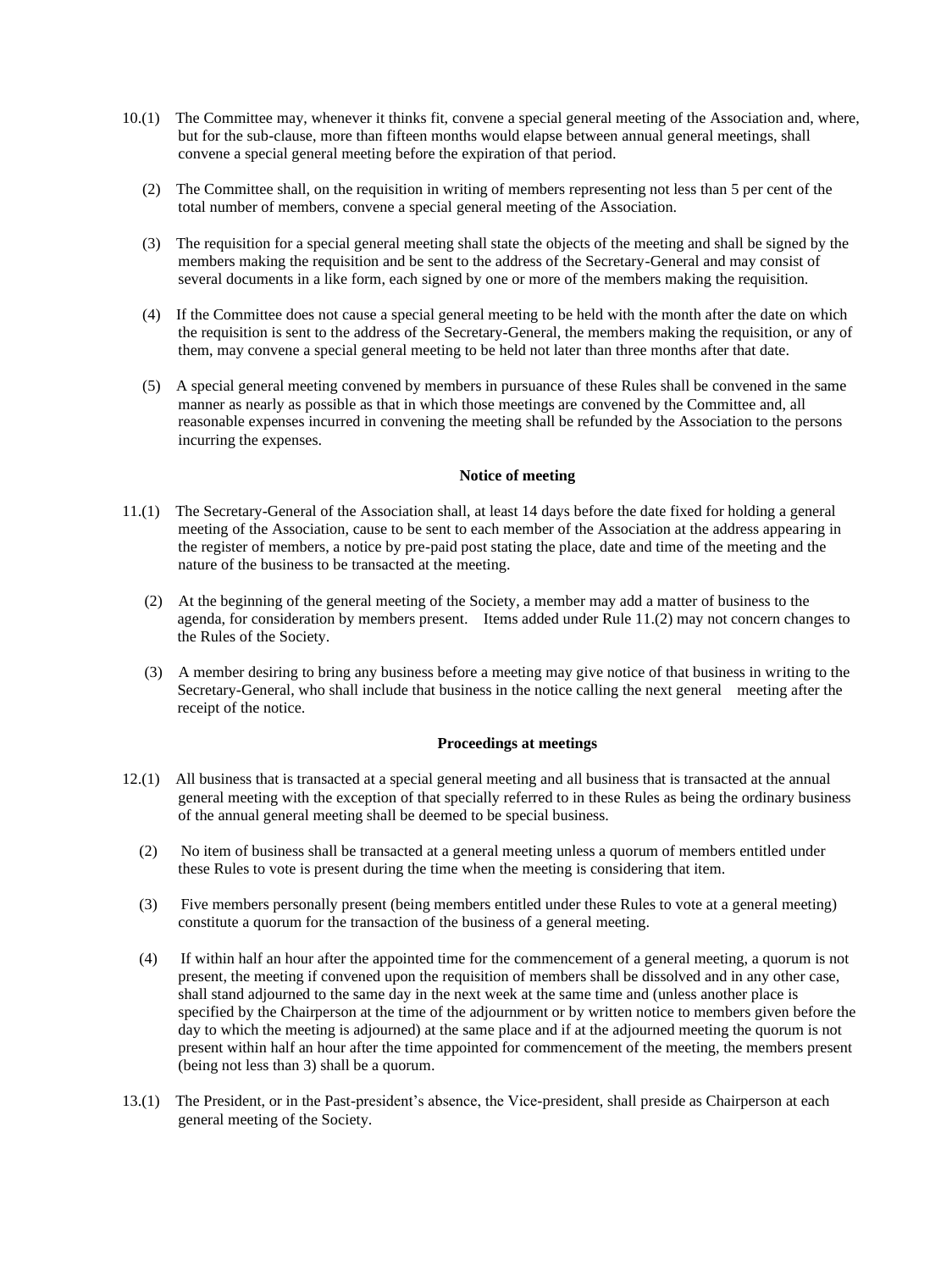- (2) If the President and the Past-president are absent from a general meeting, the members present shall elect one of their number to preside as Chairperson at the meeting.
- 14.(1) The Chairperson of a general meeting at which a quorum is present may, with the consent of the meeting, adjourn the meeting from time to time and place to place, but no business shall be transacted at the adjourned meeting other than the business left unfinished at the meeting at which the adjournment took place.
	- (2) Where a meeting is adjourned for fourteen days or more, a like notice of an adjourned meeting shall be given as in the case of the general meeting.
	- (3) Except as provided in sub-clause (1) and (2), it is not necessary to give notice of an adjournment or of the business to be transacted at an adjourned meeting.
- 15. A question arising at a general meeting of the Association shall be determined on a show of hands and unless, before or on the declaration of the show of hands a poll is demanded, a declaration by the Chairperson that a resolution has, on a show of hands, been carried or carried unanimously or carried by a particular majority or lost, and an entry to the effect in the Minute Book of the Association is evidence of the fact, without proof of the number or proportion of the votes recorded in favour of, or against, that resolution.
- 16.(1) Upon any question arising at a general meeting of the Association, a member has one vote only.
	- (2) Votes shall be given personally or by proxy.
	- (3) In the case of an equality of voting on a question, the Chairperson of the meeting is entitled to exercise a second or casting vote.
- 17.(1) If at a meeting a poll on any question is demanded by not less than three members, it shall be taken at that meeting in such a manner as the Chairperson may direct and the resolution of the poll shall be deemed to be a resolution of the meeting on that question.
	- (2) A poll that is demanded on the election of a Chairperson or on a question of an adjournment shall be taken forthwith and a poll that is demanded on any question shall be taken at such time before the close of the meeting as the Chairperson may direct.
- 18. A member is not entitled to vote at any general meeting unless all moneys due and payable by the member to the Association have been paid, other than the amount of the annual subscription payable in respect of the current financial year.
- 19.(1) Each member is entitled to appoint another member as a proxy by notice given to the Secretary no later than 24 hours before the time of the meeting in respect of which the proxy is appointed.
	- (2) The notice appointing the proxy shall be in the form set out in Appendix 2.

#### **Committee of management**

- 20.(1) The affairs of the Association shall be managed by the Executive Committee constituted as provided in Rule 22.
- 20.(2) The Committee-
	- (a) shall control and manage the business and affairs of the Association;
	- (b) may, subject to these Rules, the Regulations and the Act, exercise all such powers and functions as may be exercised by the Association other than those powers and functions that are required by these Rules to be exercised by general meetings of the members of the Association; and
	- (c) subject to these Rules, the Regulations and the Act, has power to perform all such acts and things as appear to the Committee to be essential for the proper management of the business and affairs of the Association.
- 21.(1) The officers of the Society shall be- (a) a President;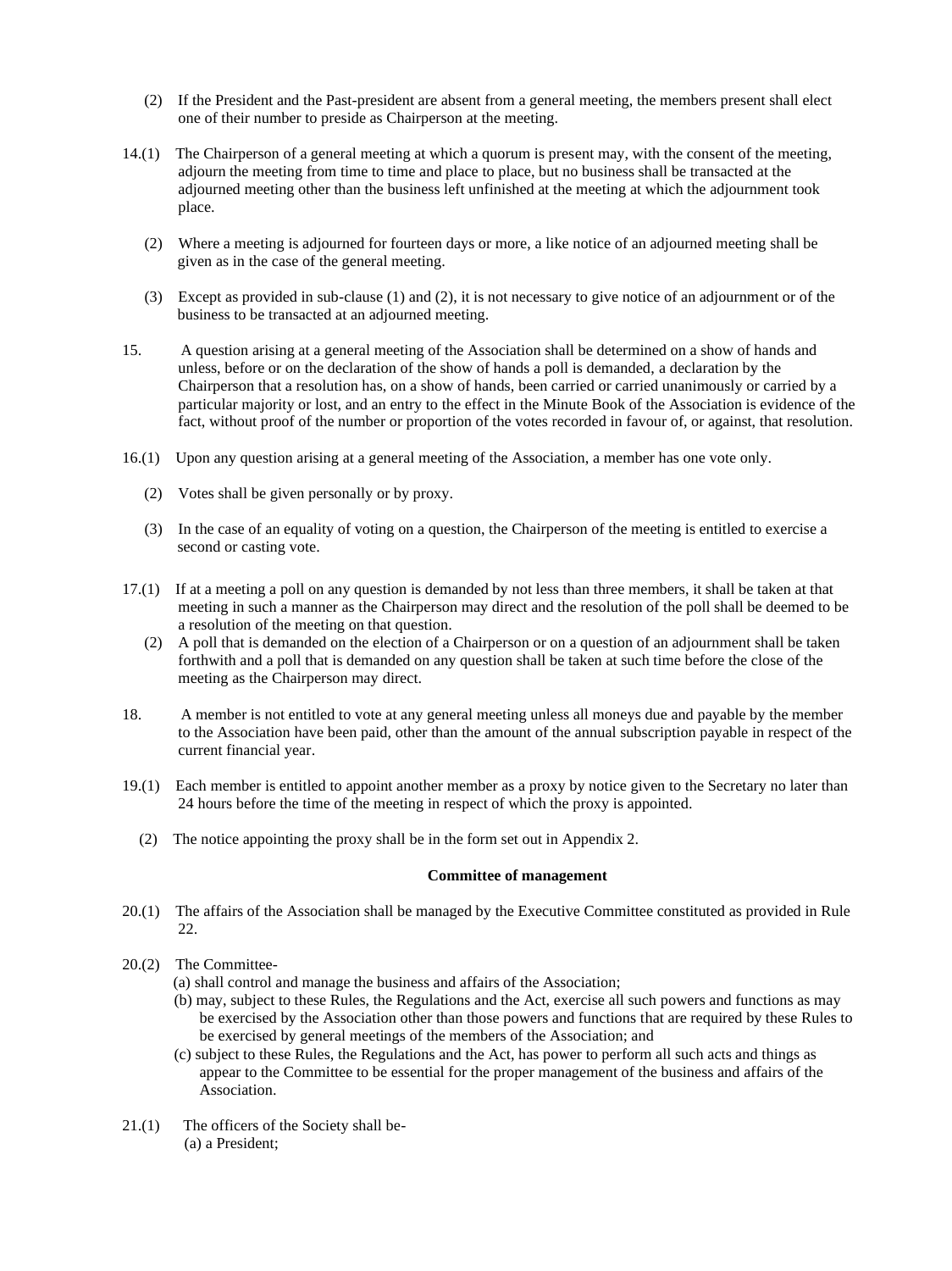(b) a Past-president; (c) a President-elect; (d) a Secretary-General; and (e) a Treasurer.

- (2) The provisions of Rule 23 so far as they are applicable and with the necessary modifications, apply to and in relation to the election of persons to any of the offices mentioned in sub-clause (1).
- (3) The terms of office of the officers are 2 years, and begins at the closure of the General Meeting at which an election result is announced, and end at the closure of the immediately subsequent General Meeting. An officer is eligible for re-election.
- (4) In the event of a casual vacancy in any office referred to in sub-clause (1) the Committee may appoint one of its members to the vacant office and the member so appointed may continue in office up to and including the conclusion of the annual general meeting next following the date of the appointment.
- 22.(1) The Committee shall consist of- (a) Officers of the Association; (b) Regional representatives; (c) a Chairperson of the Publication and Research Committee; and (d) a Chairperson of the Education and Training Committee.
	- (2) A regional representative shall be elected for each of the following four regions: East Asia, South East Asia, South Asia, and Insular Pacific. Any ambiguities regarding countries included in given regions shall be resolved by the Executive Committee. Only Members and Student Members of the Association who are in the region may vote for their Regional representative.
	- (3) The Chairpersons of the Publication and Research Committee and the Education and Training Committee shall be appointed by the Officers of the Association.
	- (4) The Executive Committee may from time to time appoint subcommittees as required. Membership on subcommittees need not be limited to the membership of the Executive Committee.
	- (5) The Executive Committee may appoint other persons as ad hoc nonvoting members of the Executive Committee for some specific and temporary purposes.

## **Election of officers and vacancy**

- 23.(1) Nominations of candidates for election as officers of the Association Committee-
	- (a) shall be made in writing, signed by two members or the Association and accompanied by the written consent of the candidate (which may be endorsed on the form of nomination); and
	- (b) Nominations of candidates for election as officers of the Society shall be delivered to the Secretary-General of the Association by the closing date for nominations which must be advised to members at least one month before the election is held.
	- (2) If insufficient nominations are received to fill all vacancies on the Committee, the candidates nominated shall be deemed to be elected and further nominations shall be received at the annual general meeting.
	- (3) If the number of nominations received is equal to the number of vacancies to be filled, the persons nominated shall be deemed to be elected.
	- (4) If the number of nominations exceeds the number of vacancies to be filled, a ballot shall be held.
	- (5) The ballot for the election of officers of the Committee shall be conducted at the General Meeting in such usual and proper manner as the Committee may direct.
	- (6) A nomination of a candidate for election under this clause is not valid if that candidate has been nominated for another office for election at the same election.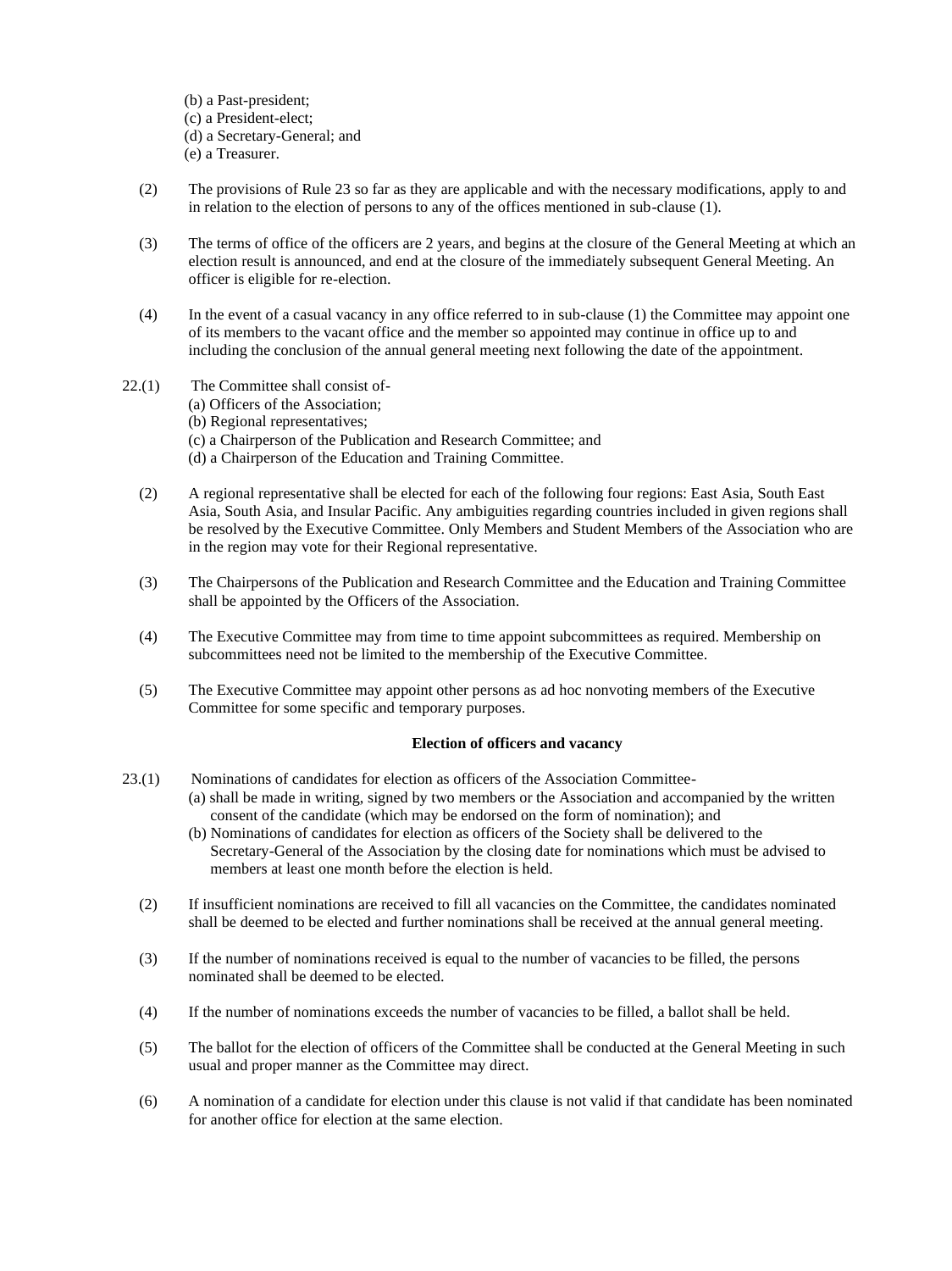- 24. For the purposes of these Rules, the office of an officer of the Association or of an ordinary member of the Committee becomes vacant if the officer or member-
	- (a) ceases to be a member of the Association;
	- (b) becomes an insolvent under administration within the meaning of the Companies (Victoria) Code; or
	- (c) resigns from office by notice in writing given to the Secretary-General.

## **Proceedings of committee**

- 25.(1) The Committee shall meet at least once a year at such place and times as the Committee may determine.
	- (2) Special meetings of the Committee may be convened by any member of the Executive Committee.
	- (3) Notice shall be given to members of the Committee of any special meeting specifying the general nature of the business to be transacted and no other business shall be transacted at such a meeting.
	- (4) Any two members of the Committee constitute a quorum for the transaction of the business of meeting of the Committee.
	- (5) No business shall be transacted unless a quorum is present and if within half an hour of the time appointed for the meeting a quorum is not present the meeting shall stand adjourned to the same place and at the same hour of the same day in the following week unless the meeting was a special meeting in which case it lapses.
	- (6) At meetings of the Committee-
		- (a) The President or in the President's absence the Vice-president shall preside; or
		- (b) If the President and the Vice-president are absent, such one of the remaining members of the Committee as may be chosen by the members present shall preside.
	- (7) Questions arising at a meeting of the Committee or of any sub-committee appointed by the Committee shall be determined on a show of hands, or, if demanded by a member, by a poll taken in such manner as the person presiding at the meeting may determine.
	- (8) Each member present at a meeting of the Committee or of any sub-committee appointed by the Committee (including the person presiding at the meeting) is entitled to one vote and, in the event of an equality of votes on any question, the person presiding may exercise a second or casting vote.
	- (9) Written notice of each Committee meeting shall be served on each member of the Committee by delivering it to the member at a reasonable time before the meeting or by sending it by pre-paid post addressed to him or her at his or her usual or last known place or abode at least two business days before the date of the meeting.
	- (10) Subject to sub-clause (4) the Committee may act notwithstanding any vacancy on the Committee.

## **Secretary-General**

26. The Secretary-General of the Association shall keep minutes of the resolutions and proceeding of each general meeting and each Committee meeting in books provided for that purpose together with a record of the names and persons present at Committee meetings.

## **Treasurer**

- 27.(1) The Treasurer of the Association-
	- (a) shall collect and receive all moneys due to the Association and make all payments authorised by the Association,
	- (b) shall keep correct accounts and books showing the financial affairs of the Association with full details of all receipts and expenditure connected with the activities of the Association.

## **Regional representative**

- (2) The Regional representative shall-
	- (a) represent the views and interests of members and student members of the region for which the representative is elected with respect to the aims and functions of the Association.

## **The Publication and Research Committee**

- (3) The Publication and research committee shall consist of-
	- (a) a Chairperson (Editor of the Asian Journal of Social Psychology);
	- (b) Associate Editors of the Asian Journal of Social Psychology; and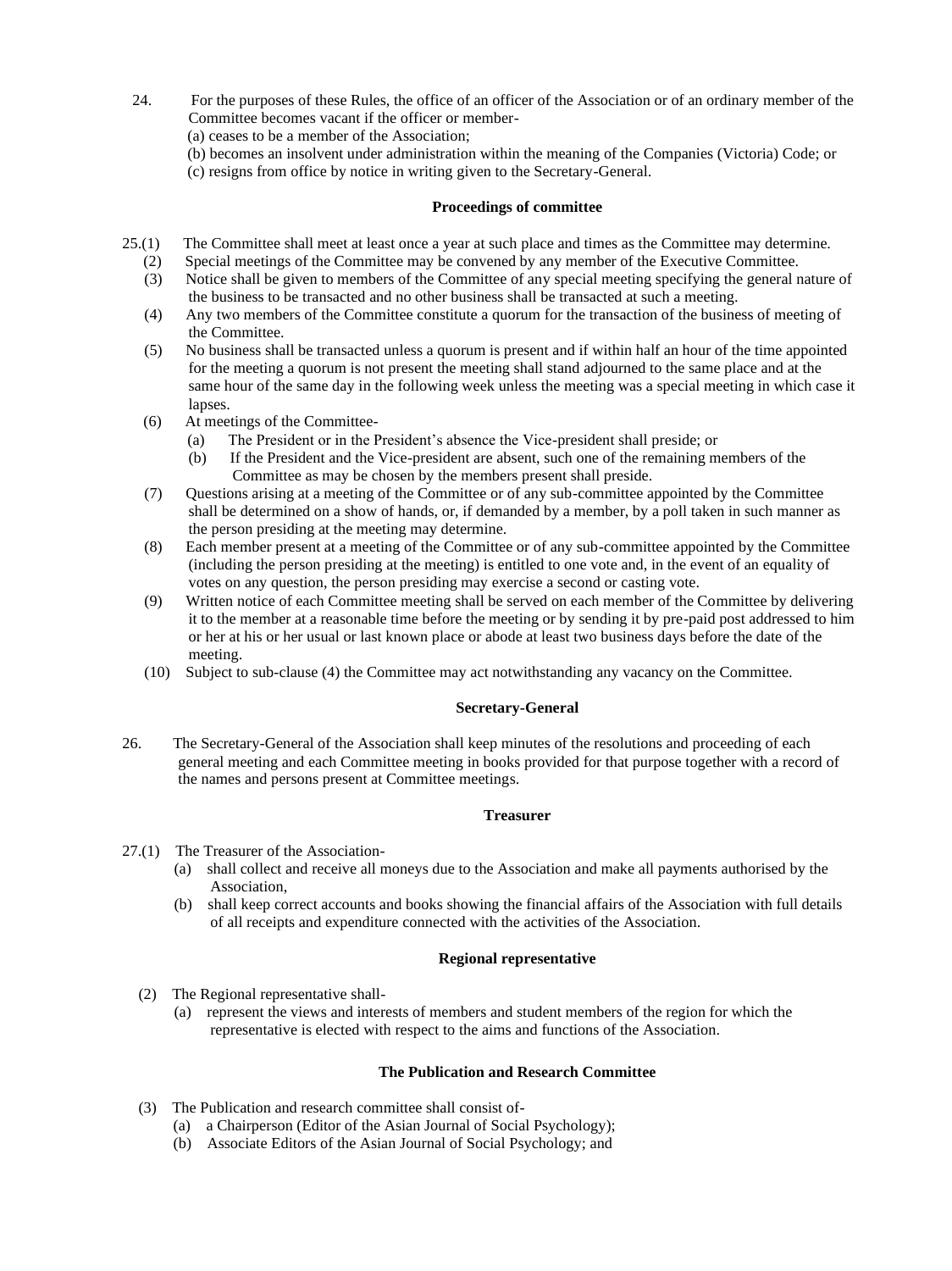- (c) a Treasurer.
- (4) The Publication and research committee may appoint or co-opt other members of the Association to sit on the Committee for the purpose of facilitating publications and research related activities of the Association.
- (5) The duties and responsibilities of the Publication and research committee shall be-
	- (a) to recommend to the Executive Committee policies and actions concerning the publications of the Association, and to oversee the implementation of these policies and actions in accordance with the instructions of the Executive Committee;
	- (b) to advise and consult in the appointment of the Editor and Associate Editors of the Asian Journal of Social Psychology; and
	- (c) to consider and make recommendations to the Executive Committee concerning the development of other publications and research related activities.

#### **Education and Training Committee**

- (6) The education and training committee shall consist of-
	- (a) a Chairperson;
	- (b) two Member Representatives;
	- (c) two Student Representatives; and
	- (d) a Treasurer.
- (7) Two Member Representatives shall be elected from Members by Members for two years, and two Student Representatives shall be elected from Student Members by Student Members for two years.
- (8) The duties and responsibilities of the Education and training committee shall be-
	- (a) to recommend to the Executive Committee policies and actions concerning the education and training of the members of the Association, and to oversee the implementation of these policies and actions in accordance with the instructions of the Executive Committee; and
	- (b) to consider and make recommendations to the Executive Committee concerning the development of education and training programs of the Association.
- (9) The term of a member Representative or a Student Representative begins at the closure of the General Meeting at which the results of elections are announced, and ends at the closure of the immediately subsequent General Meeting.

#### **Removal of member of committee**

- 28.(1) The Association in general meeting may by resolution remove any member of the Committee before the expiration of the member's term of office and appoint another member in his or her stead to hold office until the expiration of the term of the first-mentioned member.
	- (2) Where the member to whom a proposed resolution referred to in sub-clause (1) makes representations in writing to the Secretary or President of the Association (not exceeding a reasonable length) and requests that they be notified to the members of the Association, the Secretary-General or the President may send a copy of the representations to each member of the Association or, if they are not sent, the member may require that they be read out at the meeting.

#### **Cheques**

29. All cheques, drafts, bills of exchange, promissory notes and other negotiable instruments shall be signed by one member of the Committee and one Member of the Association appointed by the Committee.

#### **Seal**

(2) The Common Seal shall not be affixed to any instrument except by the authority of the Committee and the

<sup>30.(1)</sup> The Common Seal of the Association shall be kept in the custody of the Secretary-General.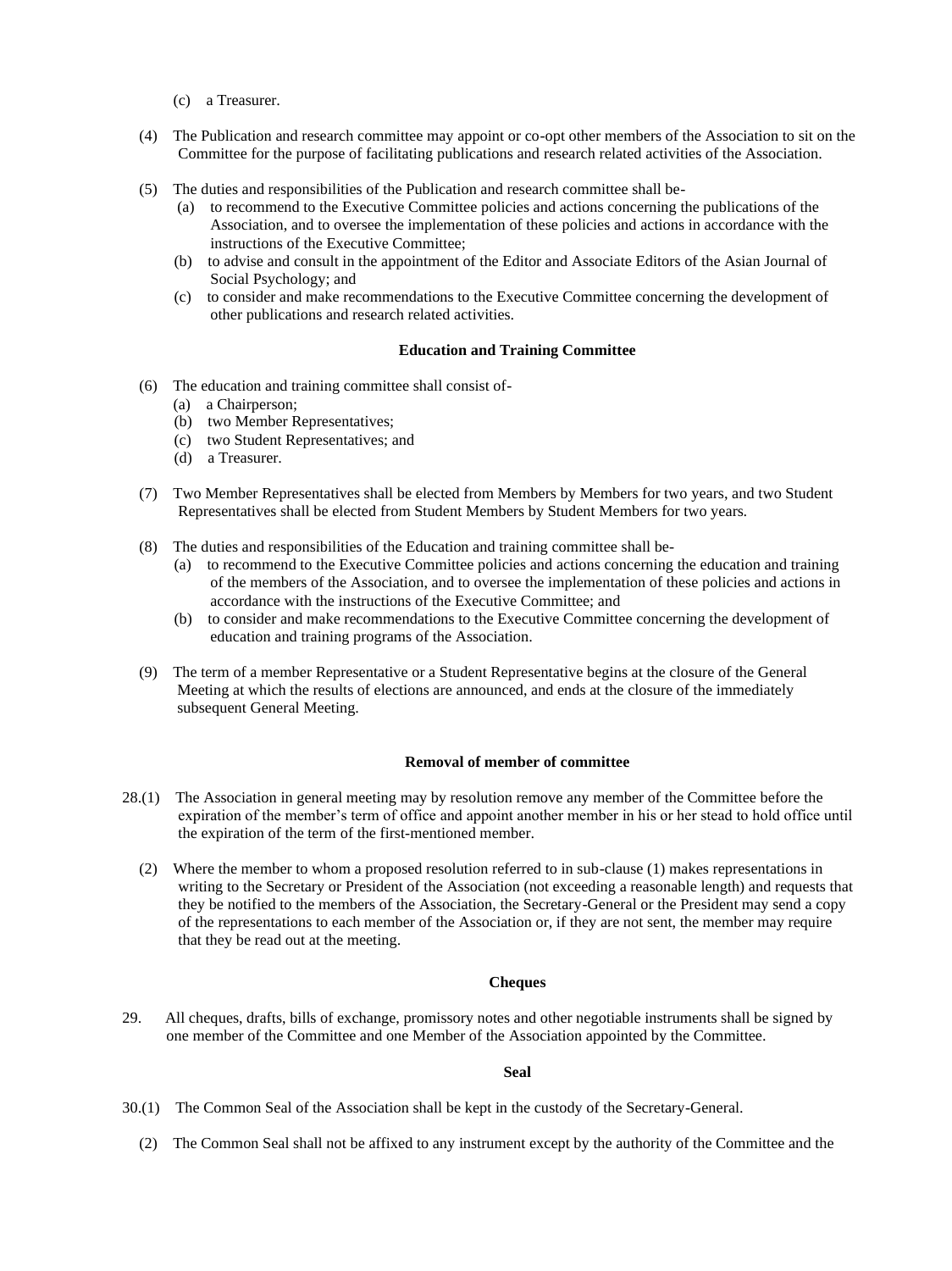affixing of the Common Seal shall be attested by the signatures either of two members of the Committee or of one member of the Committee and the Public Officer of the Association. The Public Officer shall act according to the requirements of the Associations Incorporation Act of Victoria 1981. Must be registered as such and be a resident of Victoria. If no AASP officer is a Victorian resident, an accountant may act on AASP's behalf.

#### **Alteration of rules and statement of purposes**

31. These Rules and the Statement of Purposes of the Association shall not be altered except in accordance with the Act.

#### **Notices**

- 32.(1) A notice may be served by or on behalf of the Association upon any member either personally or by sending it by post to the member at the address shown in the register of members.
	- (2) Where a document is properly addressed prepaid and posted to a person as a letter, the document shall, unless the contrary is proved, be deemed to have been given to the person at the time at which the letter would have been delivered in the ordinary course of post.

#### **Winding up or cancellation**

33. In the event of the winding up or the cancellation of the incorporation of the Association, the assets of the Association shall be disposed of in accordance with the provisions of the Act.

#### **Custody of records**

- 34.(1) Except as otherwise provided in these Rules, the Secretary-General shall keep in his or her custody or under his or her control all books, documents and securities of the Association.
	- (2) All accounts, books, documents and securities of the Association shall be available for inspection and copying by any member of the Association upon request.

#### **Funds**

35. The funds of the Association shall be derived from annual subscriptions, donations, and such other sources as the Committee decides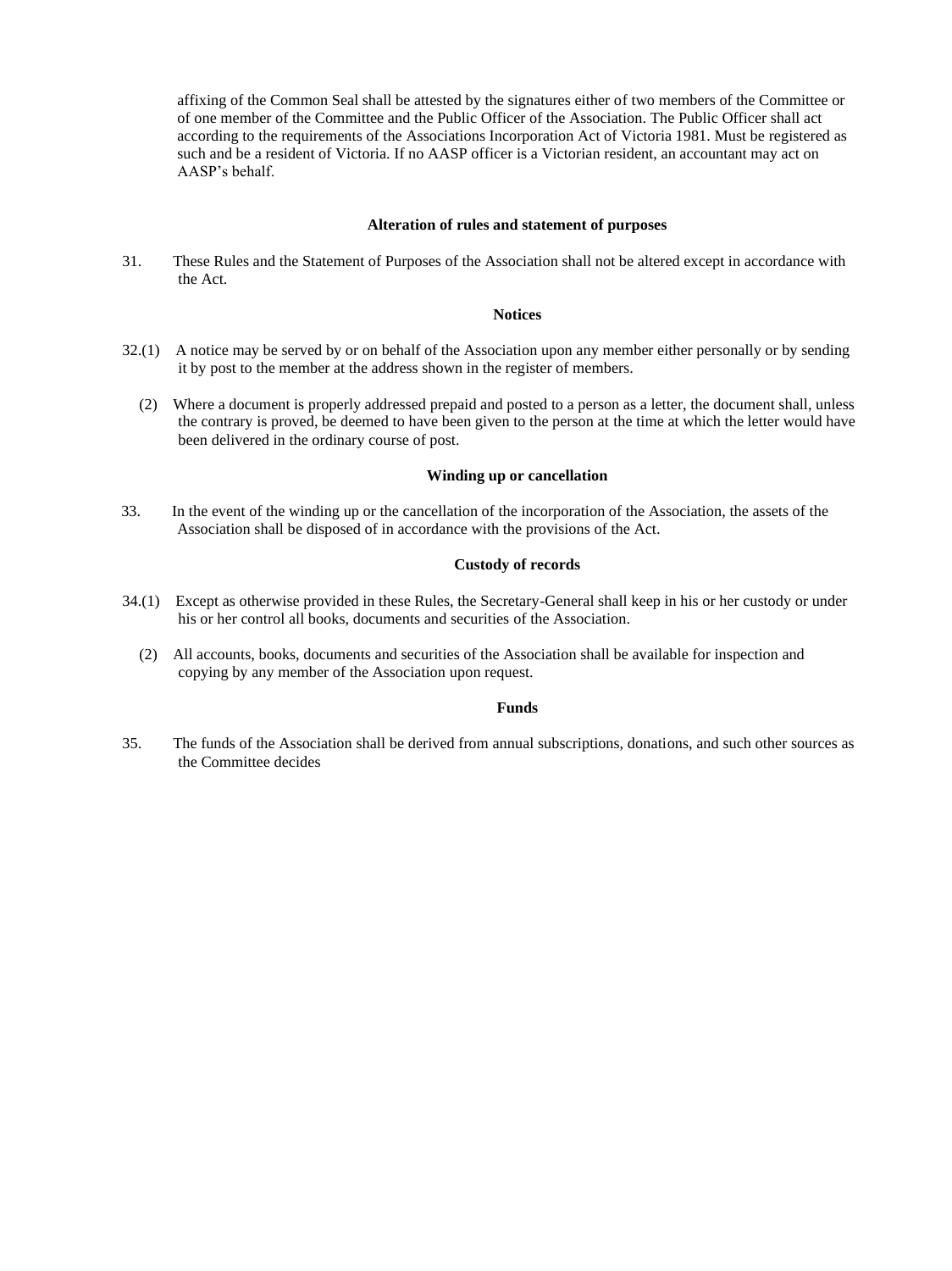## **Appendix 1**

|                             | <b>APPLICATION FORM FOR AASP MEMBERSHIP</b> |  |
|-----------------------------|---------------------------------------------|--|
| (Do not send your fees yet) |                                             |  |

| Gender: Male Female (circle one)                                                  |                                                                                                                       |  |
|-----------------------------------------------------------------------------------|-----------------------------------------------------------------------------------------------------------------------|--|
|                                                                                   |                                                                                                                       |  |
|                                                                                   |                                                                                                                       |  |
|                                                                                   |                                                                                                                       |  |
| Institution, if not part of Preferred Mailing Address: __________________________ |                                                                                                                       |  |
|                                                                                   |                                                                                                                       |  |
|                                                                                   |                                                                                                                       |  |
|                                                                                   |                                                                                                                       |  |
|                                                                                   |                                                                                                                       |  |
|                                                                                   |                                                                                                                       |  |
| (Please use additional paper if needed)                                           |                                                                                                                       |  |
| faculty member.                                                                   | Students applying for membership must verify their student status by receiving an endorsement from a                  |  |
| Name of faculty member:                                                           | <u> 1989 - Johann Harry Harry Harry Harry Harry Harry Harry Harry Harry Harry Harry Harry Harry Harry Harry Harry</u> |  |

Signature of faculty member: \_\_\_\_\_\_\_\_\_\_\_\_\_\_\_\_\_\_\_\_\_\_\_\_\_\_\_\_\_\_\_\_\_\_\_\_\_\_\_\_\_\_\_\_